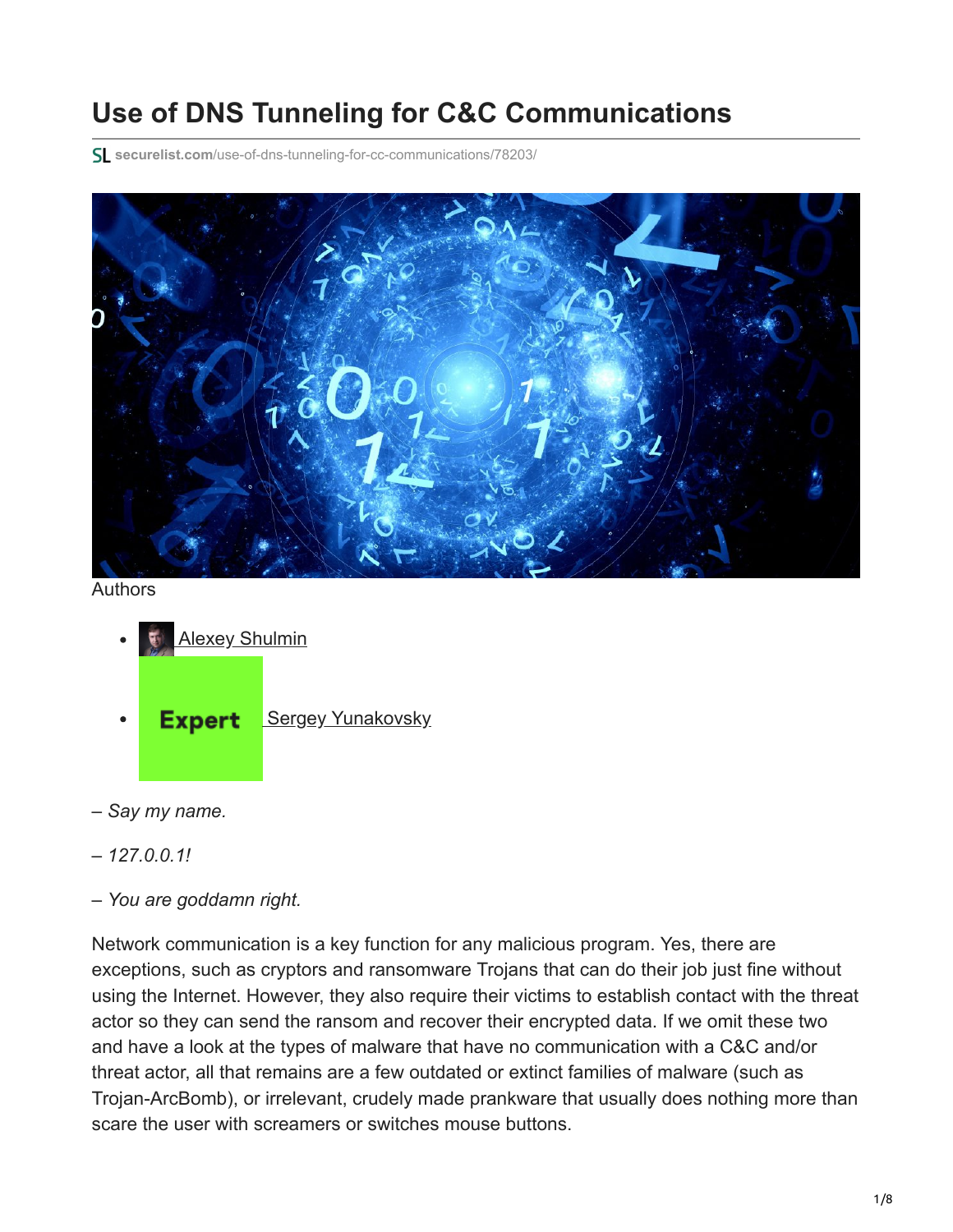Malware has come a long way since the [Morris worm](https://en.wikipedia.org/wiki/Morris_worm), and the authors never stop looking for new ways to maintain communication with their creations. Some create complex, multi-tier authentication and management protocols that can take weeks or even months for analysists to decipher. Others go back to the basics and use IRC servers as a management host – as we saw in the recent case of [Mirai](https://securelist.com/is-mirai-really-as-black-as-its-being-painted/76954/) and its numerous clones.

Often, virus writers don't even bother to run encryption or mask their communications: instructions and related information is sent in plain text, which comes in handy for a researcher analyzing the bot. This approach is typical of incompetent cybercriminals or even experienced programmers who don't have much experience developing malware.

However, you do get the occasional off-the-wall approaches that don't fall into either of the above categories. Take, for instance, the case of a Trojan that Kaspersky Lab researchers discovered in mid-March and which establishes a DNS tunnel for communication with the C&C server.

The malicious program in question is detected by Kaspersky Lab products as Backdoor.Win32.Denis. This Trojan enables an intruder to manipulate the file system, run arbitrary commands and run loadable modules.

### **Encryption**

Just like lots of other Trojans before it, Backdoor.Win32.Denis extracts the addresses of the functions it needs to operate from loaded DLLs. However, instead of calculating the checksums of the names in the export table (which is what normally happens), this Trojan simply compares the names of the API calls against a list. The list of API names is encrypted by subtracting 128 from each symbol of the function name.

It should be noted that the bot uses two versions of encryption: for API call names and the strings required for it to operate, it does the subtraction from every byte; for DLLs, it subtracts from every other byte. To load DLLs using their names, LoadLibraryW is used, meaning wide strings are required.



*'Decrypting' strings in the Trojan*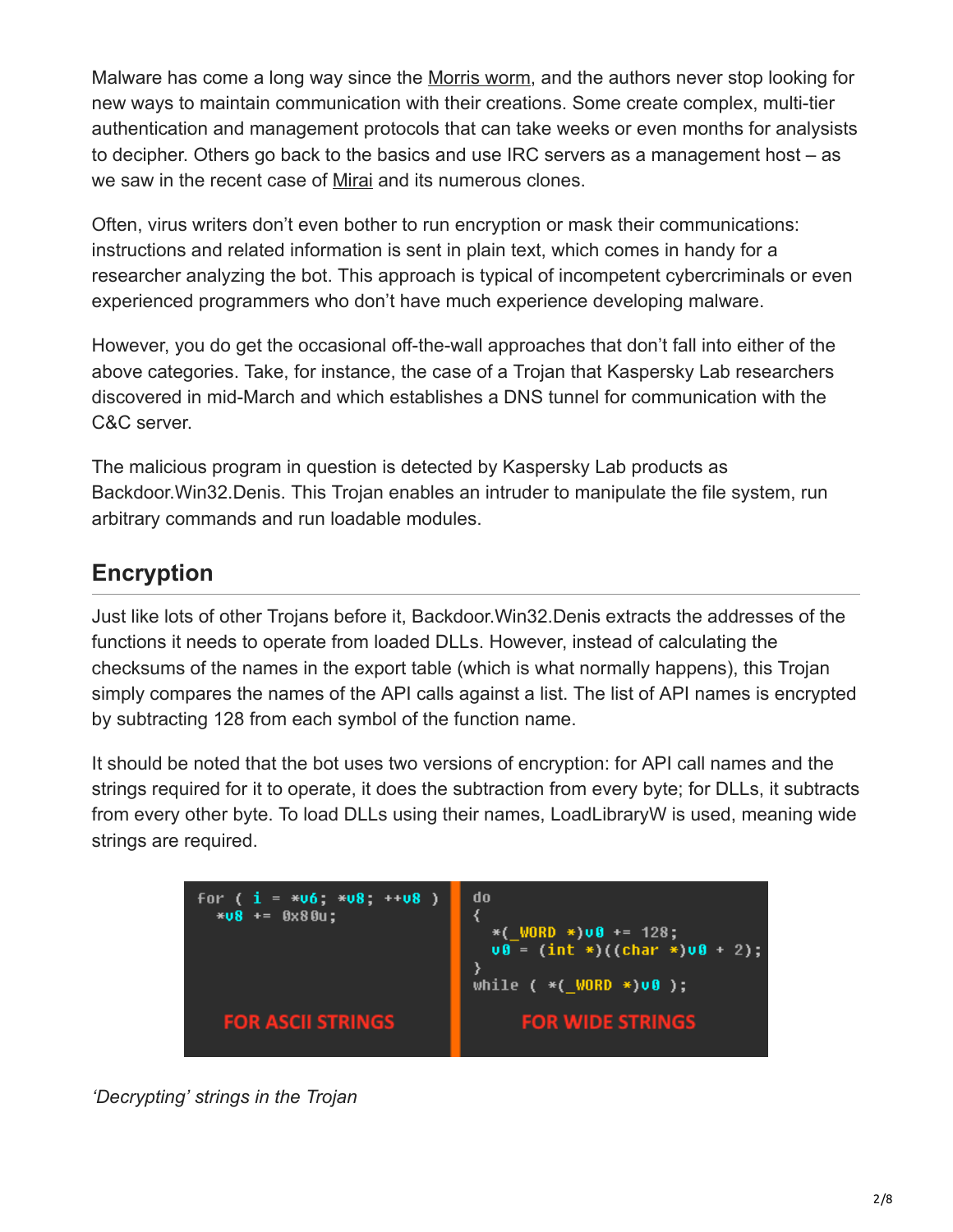| mov | [ebp+var 48],<br>ax                |                                         |  |
|-----|------------------------------------|-----------------------------------------|--|
| mov | [ebp+var 14],                      | 0D5F4E5C7h ; GetUserNameWSetThreadToken |  |
| mov | OCEF2E5F3h<br>[ebp+var 10],        |                                         |  |
| mov | 0D7E5EDE1h<br>[ebp+var C],         |                                         |  |
| mov | [ebp+var 8]. bl                    |                                         |  |
| mov | [ebp+var_34],                      | 0D4F4E5D3h : SetThreadToken             |  |
| mov | [ebp+var 30],<br>OE1E5F2E8h        |                                         |  |
| mov | <b>OEBEFD4E4h</b><br>[ebp+var 2C], |                                         |  |
| mov | [ebp+var 28],<br>OEEE5h            |                                         |  |
| mov | [ebp+var 26],<br>bl                |                                         |  |
| mov | [ebp+var 44],                      | OEEE5FOCFh ; OpenThreadToken            |  |
| mov | 0E5F2E8D4h<br>[ebp+var_40],        |                                         |  |
| mov | OEFD4E4E1h<br>[ebp+var 3C],        |                                         |  |
| mov | <b>OEEE5EBh</b><br>[ebp+var_38],   |                                         |  |
| mov | [ebp+var 24],                      | OE5F6E5D2h ; RevertToSelfA              |  |
| mov | <b>BEFD4F4F2h</b><br>[ebp+var_20], |                                         |  |
| mov | OE6ECE5D3h<br>[ebp+var 1C],        |                                         |  |
| mov | $[$ ebp+var $_1$ 18],<br>bl        |                                         |  |
| mov | [ebp+var 64],<br>ecx               |                                         |  |
| mov | [ebp+var 60],<br>edx               |                                         |  |
| mov | [ebp+var 58],                      | OFFE4FFC1h ; Advapi32                   |  |
| mov | [ebp+var_54],<br>OFFE1FFF6h        |                                         |  |
| mov | OFFE9FFF0h<br>[ebp+var 50],        |                                         |  |
| mov | OFFB2FFB3h<br>[ebp+var_4C],        |                                         |  |
|     |                                    |                                         |  |

*Names of API functions and libraries in encrypted format*

It should also be noted that only some of the functions are decrypted like this. In the body of the Trojan, references to extracted functions alternate with references to functions received from the loader.

### **C&C Communication**

The principle behind a DNS tunnel's operation can be summed up as: "If you don't know, ask somebody else". When a DNS server receives a DNS request with an address to be resolved, the server starts looking for it in its database. If the record isn't found, the server sends a request to the domain stated in the database.

Let's see how this works when a request arrives with the URL Y3VyaW9zaXR5.example.com to be resolved. The DNS server receives this request and first attempts to find the domain extension '.com', then 'example.com', but then it fails to find 'Y3VyaW9zaXR5.example.com' in its database. It then forwards the request to example.com and asks it if such a name is known to it. In response, example.com is expected to return the appropriate IP; however, it can return an arbitrary string, including C&C instructions.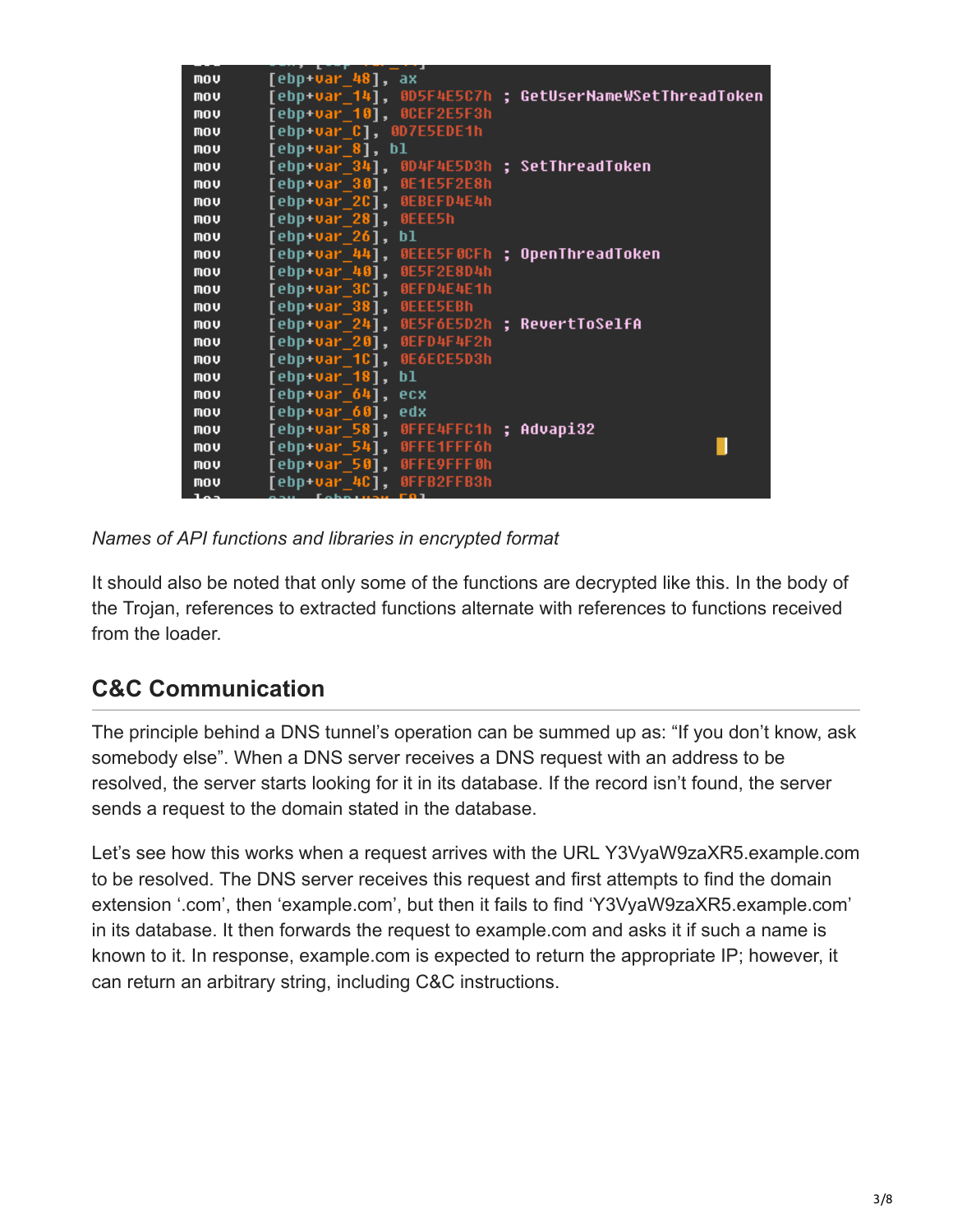| 55 9.281602     | 10.14.0.2 | 10.14.0.255                    | <b>NBNS</b> | 92 Name query NB WPAD<00>                                                     |
|-----------------|-----------|--------------------------------|-------------|-------------------------------------------------------------------------------|
| 56 10.045564    | 10.14.0.2 | 10.14.0.255                    | <b>NBNS</b> | 92 Name query NB WPAD<00>                                                     |
| 59 10,809907    | 10.14.0.2 | 10.14.0.255                    | <b>NBNS</b> | 92 Name query NB WPAD<00>                                                     |
| 1 0.000000      | 10.14.0.2 | google-public-dns-a.google.com | <b>DNS</b>  | 322 Standard query 0x0214 NULL AAAAAAAAAAAAAAAAAAAAAAAAAAAHM8.z.teriava.com   |
| 170 106, 110691 | 10.14.0.2 | google-public-dns-a.google.com | <b>DNS</b>  | 322 Standard query 0x0214 NULL vL0VugAAAAAAAAAAAAAAAAAAAAAAAADb.z.teriava.com |
| 166 102.163915  | 10.14.0.2 | google-public-dns-a.google.com | <b>DNS</b>  | 322 Standard query 0x0214 NULL vL0VugAAAAAAAAAAAAAAAAAAAAAAAHk.z.teriava.com  |
| 95 37.486263    | 10.14.0.2 | google-public-dns-a.google.com | <b>DNS</b>  | 322 Standard query 0x0214 NULL vL0VugAAAAAAAAAAAAAAAAAAAAAAANr.z.teriava.com  |
| 168 104, 348053 | 10.14.0.2 | google-public-dns-a.google.com | <b>DNS</b>  | 322 Standard query 0x0214 NULL vL0VugAAAAAAAAAAAAAAAAAAAAAAAAh4.z.teriava.com |
| 97 39.170947    | 10.14.0.2 | google-public-dns-a.google.com | <b>DNS</b>  | 322 Standard query 0x0214 NULL vL0VugAAAAAAAAAAAAAAAAAAAAAAAAxA.z.teriava.com |
| 99 40.855848    | 10.14.0.2 | google-public-dns-a.google.com | <b>DNS</b>  | 322 Standard query 0x0214 NULL vL0VugAAAAAAAAAAAAAAAAAAAAAABLU.z.teriava.com  |
| 172 107,795570  | 10.14.0.2 | google-public-dns-a.google.com | <b>DNS</b>  | 322 Standard query 0x0214 NULL vL0VugAAAAAAAAAAAAAAAAAAAAAAABXw.z.teriava.com |
| 101 42.634241   | 10.14.0.2 | google-public-dns-a.google.com | <b>DNS</b>  | 322 Standard query 0x0214 NULL vL0VugAAAAAAAAAAAAAAAAAAAAAAABnH.z.teriava.com |
| 174 109, 527081 | 10.14.0.2 | google-public-dns-a.google.com | <b>DNS</b>  | 322 Standard query 0x0214 NULL vL0VugAAAAAAAAAAAAAAAAAAAAAAABy0.z.teriava.com |
| 109 47.688669   | 10.14.0.2 | google-public-dns-a.google.com | <b>DNS</b>  | 322 Standard query 0x0214 NULL vL0VugAAAAAAAAAAAAAAAAAAAAAAC2F.z.teriava.com  |
| 103 44.319045   | 10.14.0.2 | google-public-dns-a.google.com | <b>DNS</b>  | 322 Standard query 0x0214 NULL vL0VugAAAAAAAAAAAAAAAAAAAAAACBc.z.teriava.com  |
| 107 46,003830   | 10.14.0.2 | google-public-dns-a.google.com | <b>DNS</b>  | 322 Standard query 0x0214 NULL vL0VugAAAAAAAAAAAAAAAAAAAAAAACbw.z.teriava.com |
| 113 49.373387   | 10.14.0.2 | google-public-dns-a.google.com | <b>DNS</b>  | 322 Standard query 0x0214 NULL vL0VugAAAAAAAAAAAAAAAAAAAAAAADQa.z.teriava.com |
|                 |           |                                |             |                                                                               |

*Dump of Backdoor.Win32.Denis traffic*

This is what Backdoor.Win32.Denis does. The DNS request is sent first to 8.8.8.8, then forwarded to z.teriava[.]com. Everything that comes before this address is the text of the request sent to the C&C.

Here is the response:



*DNS packet received in response to the first request*

Obviously, the request sent to the C&C is encoded with Base64. The original request is a sequence of zeros and the result of GetTickCount at the end. The bot subsequently receives its unique ID and uses it for identification at the start of the packet.

The instruction number is sent in the fifth DWORD, if we count from the start of the section highlighted green in the diagram above. Next comes the size of the data received from C&C. The data, packed using zlib, begins immediately after that.



#### *The unpacked C&C response*

The first four bytes are the data size. All that comes next is the data, which may vary depending on the type of instruction. In this case, it's the unique ID of the bot, as mentioned earlier. We should point out that the data in the packet is in big-endian format.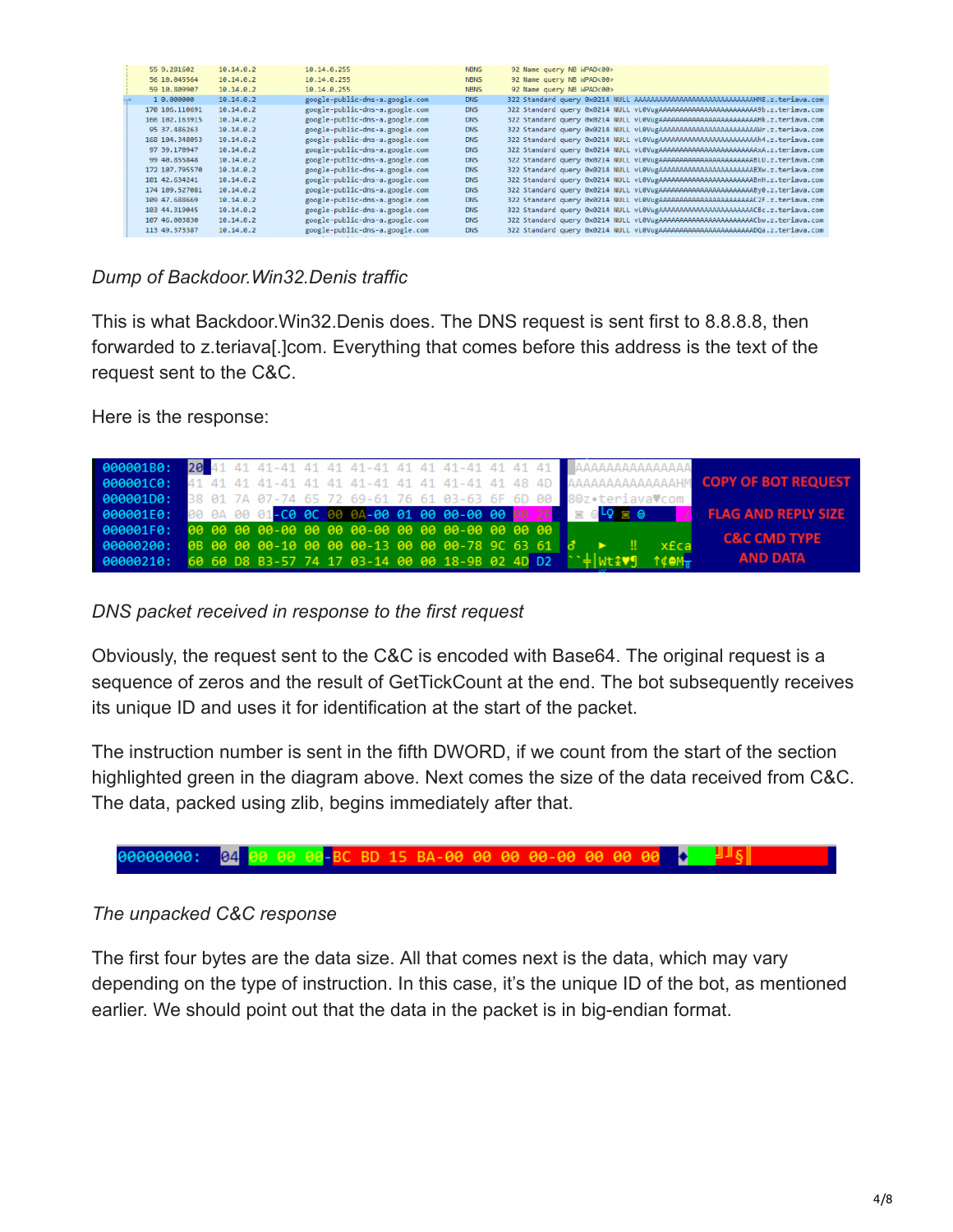| Input                            |                                                                                                               | sta<br>e<br>leng |  |  |
|----------------------------------|---------------------------------------------------------------------------------------------------------------|------------------|--|--|
| VL0VugAAAAAAAAAAAAAAAAAAAAAAAIEW |                                                                                                               |                  |  |  |
| Output                           | <b>BREEZERE</b><br>start: 10<br>time:<br><b>Oms</b><br>length:<br>end: 21<br>147<br>length: 11<br>lines:<br>2 | 粵<br>Save        |  |  |
| 00000000<br>00000010             | $\frac{1}{4}$ $\frac{1}{2}$<br>00 00<br>00 00 00 81 30<br>99<br>$\dots \dots \theta$                          |                  |  |  |

*The bot ID (highlighted) is stated at the beginning of each request sent to the C&C*

### **C&C Instructions**

Altogether, there are 16 instructions the Trojan can handle, although the number of the last instruction is 20. Most of the instructions concern interaction with the file system of the attacked computer. Also, there are capabilities to gain info about open windows, call an arbitrary API or obtain brief info about the system. Let us look into the last of these in more detail, as this instruction is executed first.

*Complete list of C&C instructions*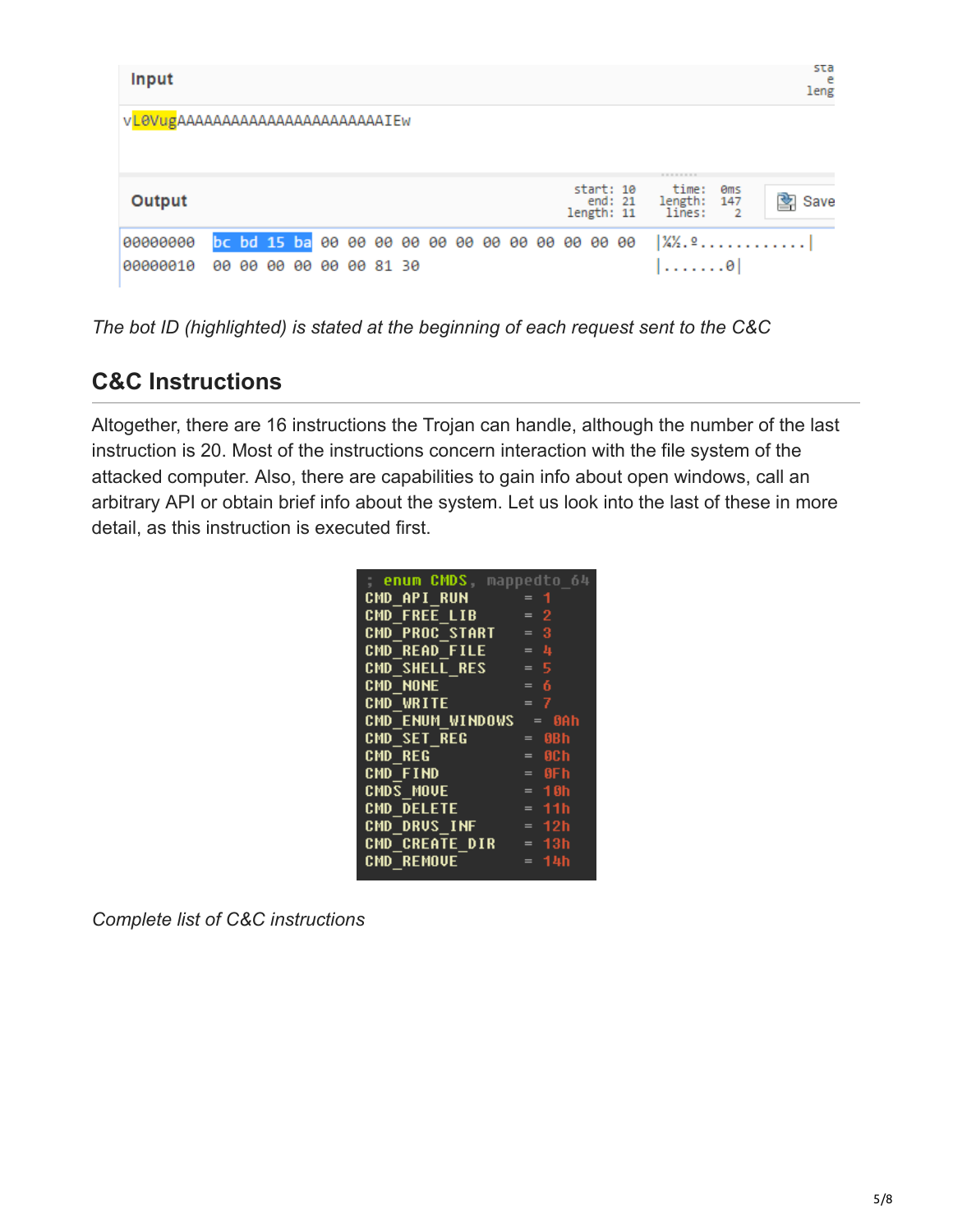| Input    |                                                 | length: 123<br><b>司 Clear I/O</b><br>$\blacksquare$ Reset layout<br>lines: 1                                                |
|----------|-------------------------------------------------|-----------------------------------------------------------------------------------------------------------------------------|
|          |                                                 | vL0VugQAAAAAAAEAAAAAAAAAAAAAAAHnQ>AAAAADwAAAA2AAAAeJxzcQzzdNENcGYAgkfTtzrmleTnVTLAuGVVV zHLjbtQ←n8X0EiMbIyMDIwMTAxwAAEF2EA4 |
|          |                                                 |                                                                                                                             |
| Output   |                                                 | time:<br>1ms<br>$\sim$ Max<br>Save to file<br><b>A</b> Undo<br><b>Gu</b> Move output to input<br>length:<br>545<br>lines:   |
| 00000000 | 44 41 56 49 44 2d 50 43 00 00 00 00 e2 97 b5 41 | DAVID-PCâ.µA                                                                                                                |
| 00000010 | 6e 74 6f 6e 79 00 43 00 00 00 00 e2 97 b5 76 7a | ntony.Ca.wz                                                                                                                 |
| 00000020 |                                                 | $[0, \ldots, \ldots, \ldots, \ldots]$                                                                                       |
| 00000030 | 00 00 00 dd 00 00 00 00 00 00 00 5c 8d 7a d5 00 | $  \ldots \hat{Y} \ldots \ldots \ldots \rangle$ . zõ. l                                                                     |
| 00000040 |                                                 | . 1                                                                                                                         |
| 00000050 | 00 dd 00 00 00 00 00 00 00 5c 8d 7a d5 00 00 00 | $\vert \cdot \hat{Y}, \ldots, \ldots \rangle, z\delta, \ldots \vert$                                                        |
| 00000060 | 00 5c 1c 1c 00 00 00 5c 1c 1c 00 00 51 61 50 40 |                                                                                                                             |

*Information about the infected computer, sent to the C&C*

As can be seen in the screenshot above, the bot sends the computer name and the user name to the C&C, as well as the info stored in the registry branch Software\INSUFFICIENT\INSUFFICIENT.INI:

- Time when that specific instruction was last executed. (If executed for the first time, 'GetSystemTimeAsFileTime' is returned, and the variable BounceTime is set, in which the result is written);
- UsageCount from the same registry branch.

Information about the operating system and the environment is also sent. This info is obtained with the help of NetWkstaGetInfo.

The data is packed using zlib.



*The DNS response prior to Base64 encoding*

The fields in the response are as follows (only the section highlighted in red with data and size varies depending on the instruction):

- Bot ID;
- Size of the previous C&C response;
- The third DWORD in the C&C response;
- Always equals 1 for a response;
- GetTickCount();
- Size of data after the specified field;
- Size of response;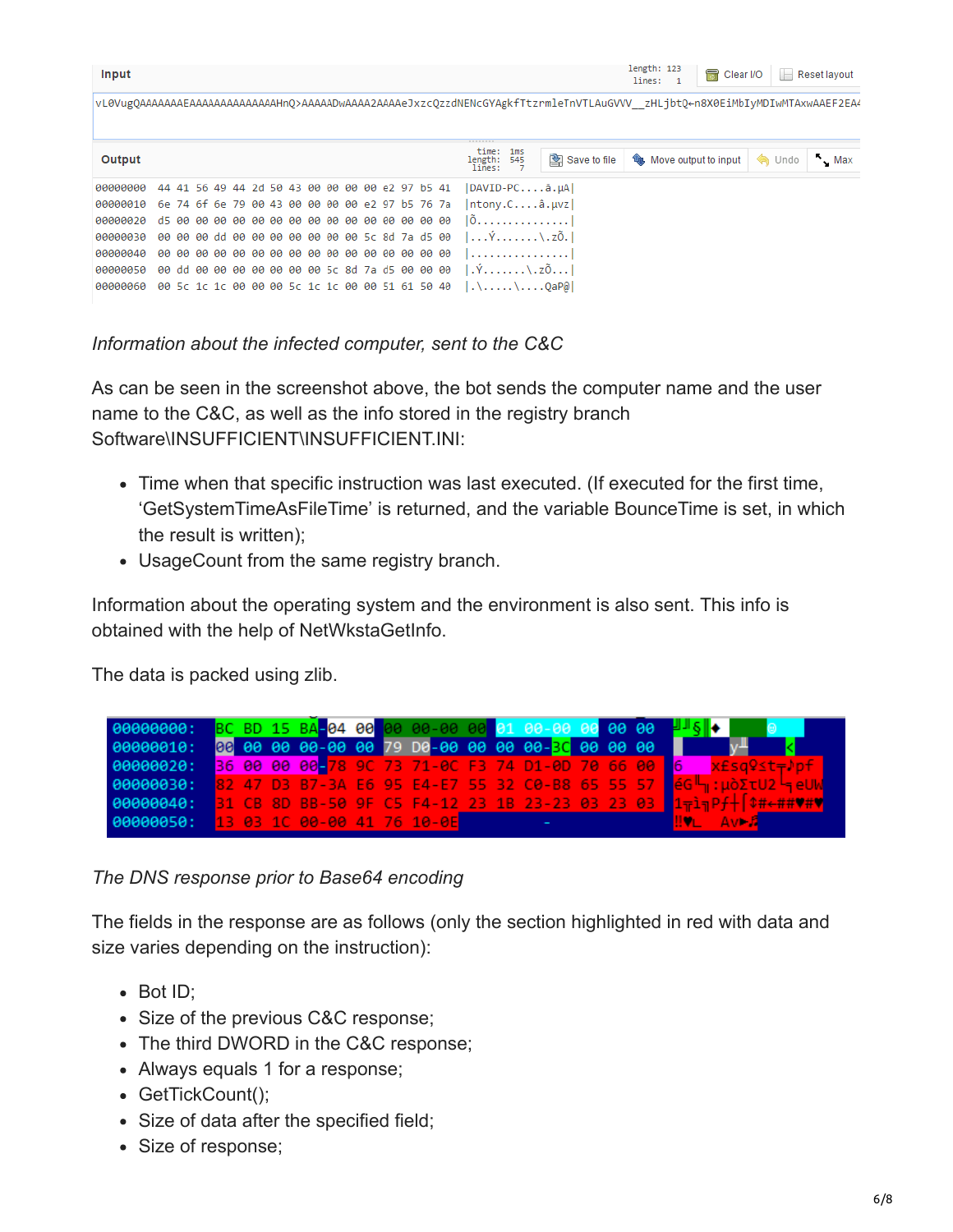Actual response.

After the registration stage is complete, the Trojan begins to query the C&C in an infinite loop. When no instructions are sent, the communication looks like a series of empty queries and responses.

| 81 25,708193  | 10.14.0.2      | 8.8.8.8    | <b>DNS</b>  | 322 Standard query 0x0214 NULL vL0VugAAAAAAAAAAAAAAAAAAAAANep.z.teriava.com                                                                   |
|---------------|----------------|------------|-------------|-----------------------------------------------------------------------------------------------------------------------------------------------|
| 82 25,875835  | 8, 8, 8, 8     | 10.14.0.2  | <b>DNS</b>  | 138 Standard query response 0x0214 NULL vL0VugAAAAAAAAAAAAAAAAAAAAAHep.z.teriava.com NULL vL0VugAAAAAAAAAAAAAAAAAAAAAAAAAAAAPep.z.teriava.com |
| 83 27.377428  | 10.14.0.2      | 8.8.8.8    | <b>DNS</b>  | 322 Standard query 0x0214 NULL vL0VugAAAAAAAAAAAAAAAAAAAAAAAH4u.z.teriava.com                                                                 |
| 84 27.558399  | <b>8.8.8.8</b> | 10.14.0.2  | <b>DRIS</b> |                                                                                                                                               |
| 85 29.062226  | 10.14.0.2      | 8.8.8.8    | <b>DNS</b>  | 322 Standard query 0x0214 NULL vL0VugAAAAAAAAAAAAAAAAAAAAAATD.z.teriava.com                                                                   |
| 86 29.236077  | 8.8.8.8        | 10.14.0.2  | <b>DNS</b>  | 138 Standard guery response 0x0214 NULL vL0VugAAAAAAAAAAAAAAAAAAAAAADTD.z.teriava.com NULL vL0VugAAAAAAAAAAAAAAAAAAAAAAAAATD.z.teriava.com    |
| 87 30,746982  | 10.14.0.2      | 8.8.8.8    | <b>DNS</b>  | 322 Standard query 0x0214 NULL vL0VugAAAAAAAAAAAAAAAAAAAAAACtX.z.teriava.com                                                                  |
| 88 30.920368  | 8.8.8.8        | 10.14.0.2  | <b>DNS</b>  | 138 Standard query response 0x0214 NULL vL0VugAAAAAAAAAAAAAAAAAAAAAAACX.z.teriava.com NULL vL0VugAAAAAAAAAAAAAAAAAAAAAAAAAACX.z.teriava.com   |
| 89 32, 431753 | 10.14.0.2      | 8.8.8.8    | <b>DNS</b>  | 322 Standard query 0x0214 NULL vL0VugAAAAAAAAAAAAAAAAAAAAAAPHs.z.teriava.com                                                                  |
| 98 32,683353  | 8.8.8.8        | 10.14.0.2  | <b>DNS</b>  | 138 Standard query response 0x0214 NULL vL0VugAAAAAAAAAAAAAAAAAAAAAAPHs.z.teriava.com NULL vL0VugAAAAAAAAAAAAAAAAAAAAAAAAAAAPHs.z.teriava.com |
| 91 34, 116537 | 10.14.0.2      | 8.8.8.8    | <b>DNS</b>  | 322 Standard query 0x0214 NULL vL0VugAAAAAAAAAAAAAAAAAAAAAAPiB.z.teriava.com                                                                  |
| 92 34.287321  | 8.8.8.8        | 10.14.0.2  | <b>DNS</b>  | 138 Standard query response 0x0214 NULL vL0VugAAAAAAAAAAAAAAAAAAAAAAPiB.z.teriava.com NULL vL0VugAAAAAAAAAAAAAAAAAAAAAAAAAAPiB.z.teriava.com  |
| 93 35,801482  | 10.14.0.2      | 8.8.8.8    | <b>DNS</b>  | 322 Standard query 0x0214 NULL vL0VugAAAAAAAAAAAAAAAAAAAAAAP8W.z.teriava.com                                                                  |
| 94 35.974848  | 8.8.8.8        | 10.14.0.2  | <b>DNS</b>  | 138 Standard query response 0x0214 NULL vL0VugAAAAAAAAAAAAAAAAAAAAAAABSW.z.teriava.com NULL vL0VugAAAAAAAAAAAAAAAAAAAAAAAAAAPSW.z.teriava.com |
| 95 37, 486263 | 10.14.0.2      | 8.8.8.8    | <b>DNS</b>  | 322 Standard query 0x0214 NULL vL0VugAAAAAAAAAAAAAAAAAAAAAAAHr.z.teriava.com                                                                  |
| 96 37,658632  | 8.8.8.8        | 10.14.0.2  | <b>DNS</b>  | 138 Standard query response 0x0214 NULL vL0VugAAAAAAAAAAAAAAAAAAAAAAAAA.com NULL vL0VugAAAAAAAAAAAAAAAAAAAAAAAAA-z.teriava.com                |
| 97 39,170947  | 10.14.0.2      | 8, 8, 8, 8 | <b>DNS</b>  | 322 Standard query 0x0214 NULL vL0VugAAAAAAAAAAAAAAAAAAAAAAAAxA.z.teriava.com                                                                 |
| 98 39, 344424 | 8.8.8.8        | 10.14.0.2  | <b>DNS</b>  | 138 Standard query response 0x0214 NULL vL0VugAAAAAAAAAAAAAAAAAAAAAAAA.z.teriava.com NULL vL0VugAAAAAAAAAAAAAAAAAAAAAAAAAA,z.teriava.com      |
| 99 40,855848  | 10.14.0.2      | 8, 8, 8, 8 | <b>DNS</b>  | 322 Standard query 0x0214 NULL vL0VugAAAAAAAAAAAAAAAAAAAAAABLU.z.teriava.com                                                                  |
| 100 41.128942 | 8.8.8.8        | 10.14.0.2  | <b>DNS</b>  | 138 Standard query response 0x0214 NULL vL0VugAAAAAAAAAAAAAAAAAAAABLU.z.teriava.com NULL vL0VugAAAAAAAAAAAAAAAAAAAAAAAAAAELU.z.teriava.com    |
| 101 42.634241 | 10.14.0.2      | 8, 8, 8, 8 | <b>DNS</b>  | 322 Standard guery 0x0214 NULL vL0VugAAAAAAAAAAAAAAAAAAAAAABnH.z.teriava.com                                                                  |
| 102 42,808867 | 8.8.8.8        | 10.14.0.2  | <b>DNS</b>  | 138 Standard query response 0x0214 NULL vL0VugAAAAAAAAAAAAAAAAAAAABnH.z.teriava.com NULL vL0VugAAAAAAAAAAAAAAAAAAAAAAAAAAA Ez.teriava.com     |
| 103 44.319045 | 10.14.0.2      | 8.8.8.8    | <b>DNS</b>  | 322 Standard guery 0x0214 NULL vL0VugAAAAAAAAAAAAAAAAAAAAAAEBc.z.teriava.com                                                                  |
| 104 44,490963 | 8.8.8.8        | 10.14.0.2  | <b>DNS</b>  | 138 Standard query response 0x0214 NULL vL0VugAAAAAAAAAAAAAAAAAAAAAACBc.z.teriava.com NULL vL0VugAAAAAAAAAAAAAAAAAAAAAAAAACBc.z.teriava.com   |
|               |                |            |             |                                                                                                                                               |

*Sequence of empty queries sent to the C&C*

## **Conclusion**

The use of a DNS tunneling for communication, as used by Backdoor.Win32.Denis, is a very rare occurrence, albeit not unique. A similar technique was previously used in some POS Trojans and in some APTs (e.g. Backdoor.Win32.Gulpix in the [PlugX](https://securelist.com/blog/research/66960/winnti-returns-with-plugx/) family). However, this use of the DNS protocol is new on PCs. We presume this method is likely to become increasingly popular with malware writers. We'll keep an eye on how this method is implemented in malicious programs in future.

### **MD5**

facec411b6d6aa23ff80d1366633ea7a 018433e8e815d9d2065e57b759202edc 1a4d58e281103fea2a4ccbfab93f74d2 5394b09cf2a0b3d1caaecc46c0e502e3 5421781c2c05e64ef20be54e2ee32e37

- [Backdoor](https://securelist.com/tag/backdoor/)
- [DNS](https://securelist.com/tag/dns/)
- [Malware Descriptions](https://securelist.com/tag/malware-descriptions/)
- [Malware Technologies](https://securelist.com/tag/malware-technologies/)
- [Trojan](https://securelist.com/tag/trojan/)

Authors

**[Alexey Shulmin](https://securelist.com/author/alexeyshulmin/)**